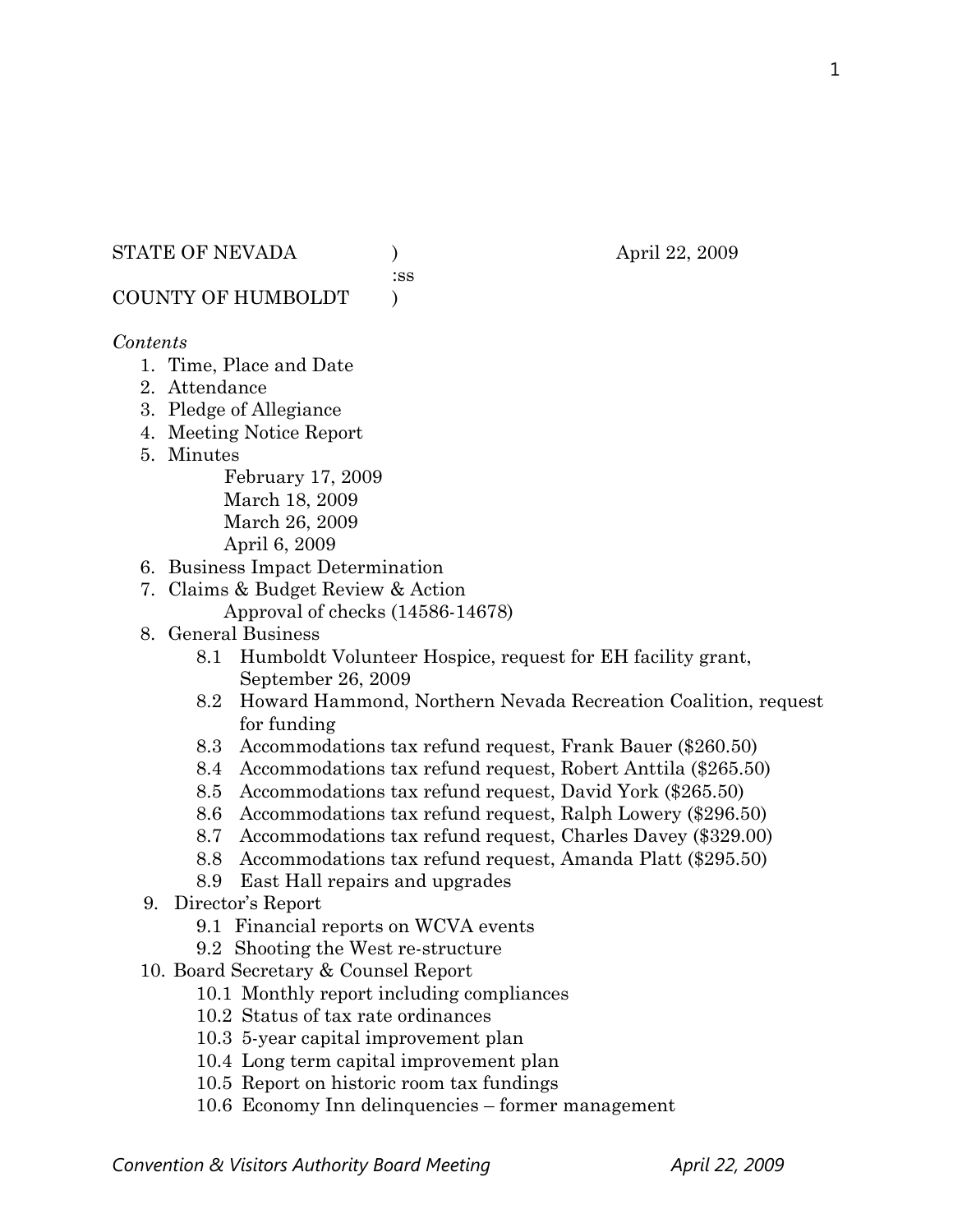10.7 Winnemucca Regional Raceway water truck title 10.8 2009 Legislative Report 11.Board Administrator 11.1 March financial reports 11.2 Room tax audits 12.Other Reports 13.Next Meeting Date

14.Adjournment

#### **MINUTES APRIL 22, 2009**

- **1. Time, Place and Date.** The Winnemucca Convention and Visitors Authority met in regular session in full conformity with the law at the Winnemucca Convention Center, West Hall, Winnemucca, Nevada at 4:00 pm on Wednesday, April 22, 2009 with Chairman Terry Boyle presiding.
- *2.* **Attendance.** *Convention and Visitors Authority Board Officials Present:*

| Terry Boyle                                               | Chairman and Hotel Representative     |
|-----------------------------------------------------------|---------------------------------------|
| Patty Herzog                                              | Vice Chairman and City Representative |
| Don Stoker                                                | Treasurer and Motel Representative    |
| Rodd William Stowell                                      | Business Representative               |
| Bill Macdonald                                            | Secretary and Counsel                 |
| Kendall Swensen                                           | Board Administrator                   |
| Convention and Visitors Authority Board Officials Absent: |                                       |
| Dan Cassinelli                                            | County Representative                 |
|                                                           |                                       |
| <b>Staff Members Present:</b>                             |                                       |
| <b>Shelly Noble</b>                                       | Administrative Clerk                  |
|                                                           |                                       |
| <i><b>Others Present:</b></i>                             |                                       |
| Paige Brooks                                              | Northern Nevada Recreation Coalition  |
| Howard Hammond                                            | Northern Nevada Recreation Coalition  |
| Pat Donovan                                               | Northern Nevada Recreation Coalition  |
| Michelle Urain                                            | WCVA                                  |
|                                                           |                                       |

# **3. Pledge of Allegiance.**

# **4. Meeting Notice Report.**

Chairman Boyle reported that notice, including meeting agenda, was posted by Darrel Field by 9:00 am Friday, April 17, 2009 at Humboldt County Library, Court House, Post Office, City Hall and Convention Center West Hall. No persons have requested mailed notice during the past six months.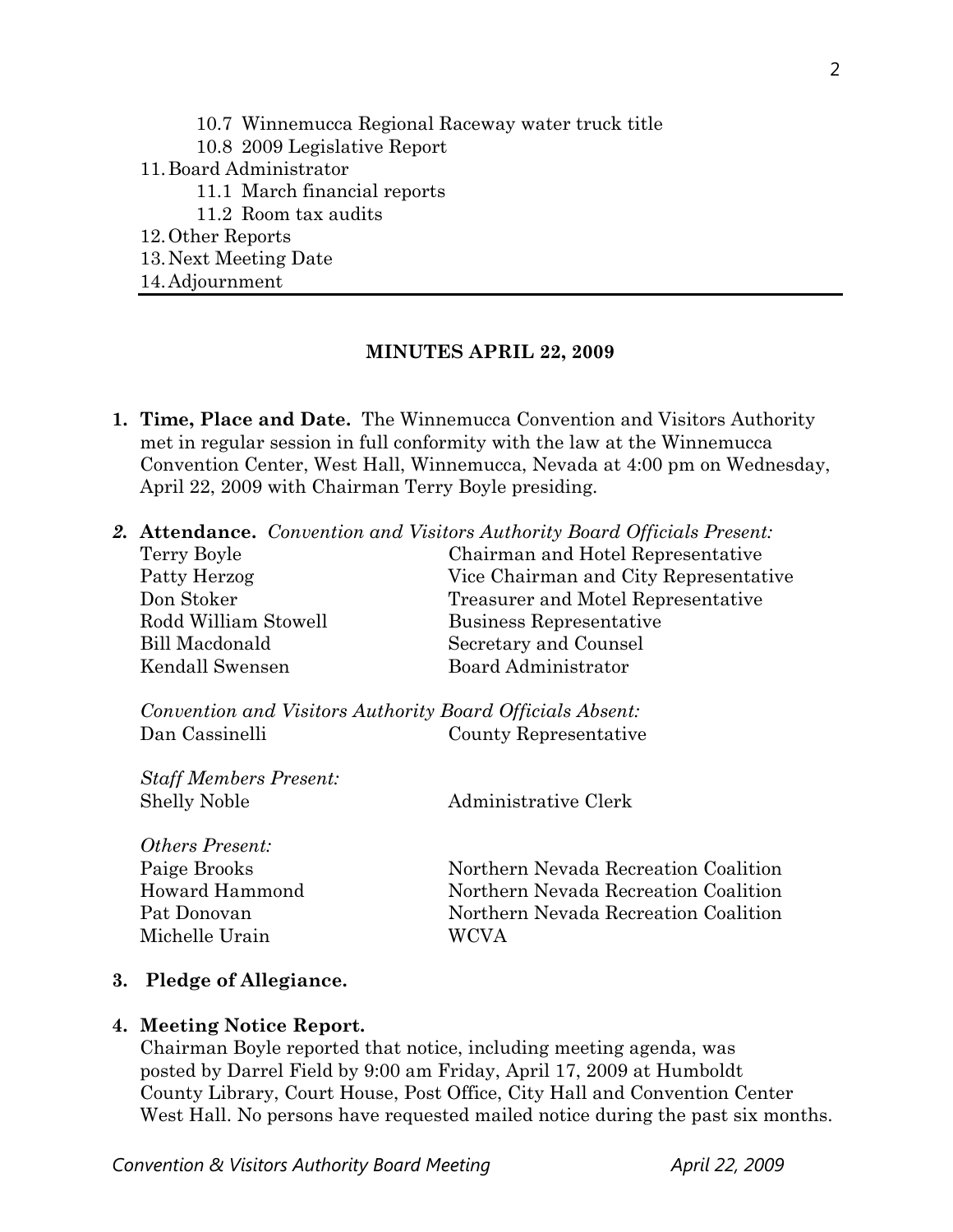### **5. Minutes.**

Prior meeting minutes of February 17, 2009 were reviewed. *Patty Herzog made a motion to accept the minutes of the February 17, 2009 meeting. Motion carried unanimously, 4-0.* Prior meeting minutes of March 18, 2009 were reviewed. *Don Stoker made a motion to accept the minutes of the March 18, 2009 meeting. Motion carried unanimously, 4-0.* Prior meeting minutes of March 26, 2009 were reviewed. *Don Stoker made a motion to accept the minutes of the March 26, 2009 meeting. Motion carried unanimously, 4-0.* Prior meeting minutes of April 6, 2009 were reviewed. *Patty Herzog made a motion to accept the minutes of the April 6, 2009 meeting. Motion carried unanimously, 4-0.* 

- **6. Business Impact Determination.** After review of the April 22, 2009 agenda, *Don Stoker made a motion that no proposed agenda item is likely to impose a direct and significant economic burden on a business or directly restrict formation, operation, or expansion of a business. The motion carried unanimously, 4-0.*
- **7. Claims.** The following claims were submitted for payment and approved on April 22, 2009:

CHECK NUMBERS AMOUNT 14586-14678 Great Basin Bank \$349,431.43

# *Don Stoker made a motion to approve all claims as submitted. The motion carried unanimously, 4-0.*

# **8. General Business.**

# **8.1 Humboldt Volunteer Hospice, request for EH facility grant, September 26, 2009**

Mary Orr was unable to be here tonight. Board members were in favor of proceeding with this agenda item tonight even without Mrs. Orr. *Terry Boyle made a motion to approve a facility grant in the amount of \$500 for the Humboldt Volunteer Hospice Annual Banquet to be held at the Winnemucca Convention Center on September 26, 2009. Motion carried unanimously, 4-0.*

# **8.2 Howard Hammond, Northern Nevada Recreation Coalition, request for funding**

Howard Hammond, Paige Brooks and Pat Donovan are members of the board of the Northern Nevada Recreation Coalition. This association has come together to work to improve and promote our local recreational opportunities. Members have a variety of interests including ATV, equestrian, alpine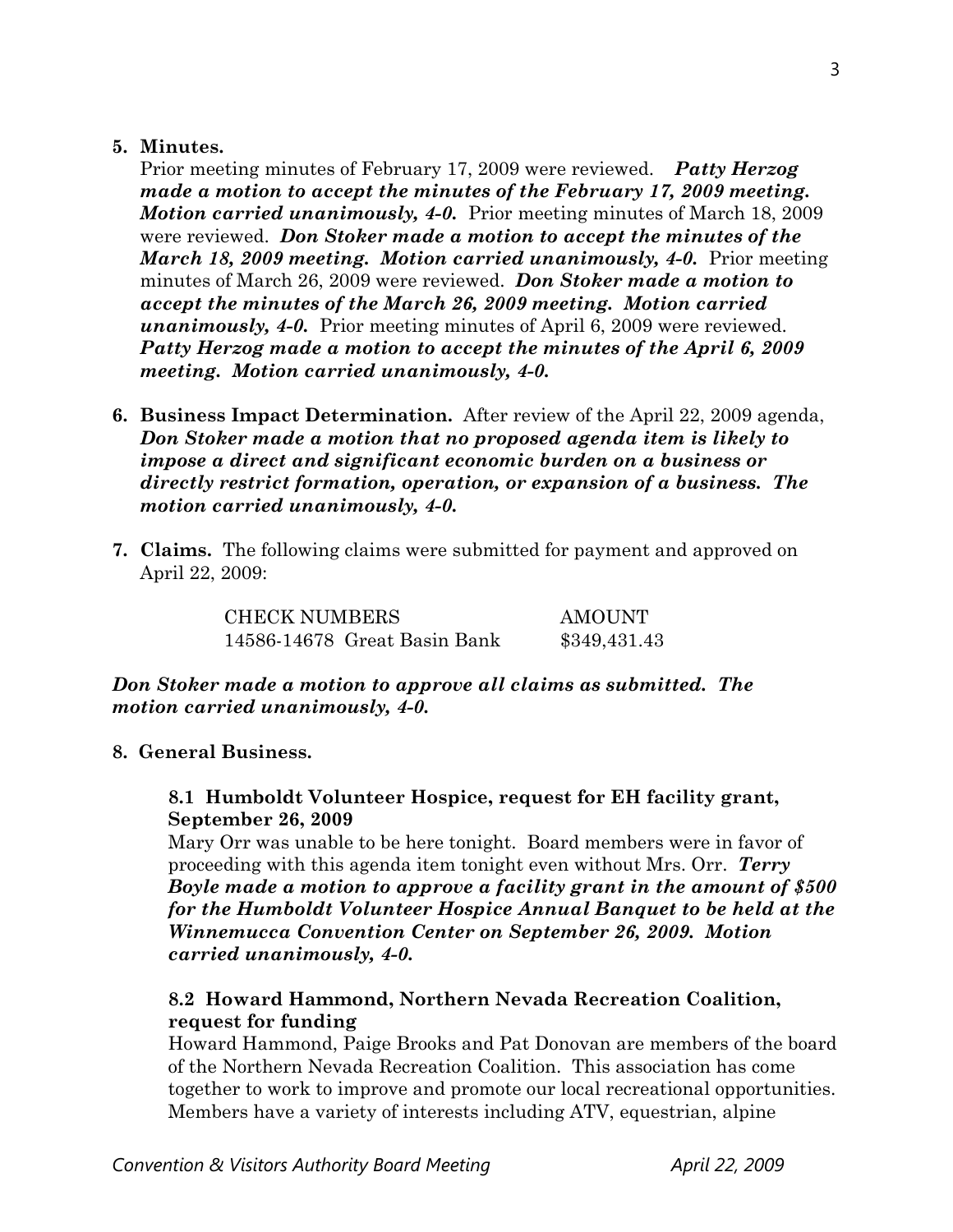activities as well as participation from Nevada Outdoor School. This group has been working with the BLM to rehab canyons, extend trail systems and help with repair of fire damaged terrain. They have come here tonight to inform this board of their existence and purpose. Also, they would like to ask WCVA to "build" a brochure which would show the trail systems in our hills and mountains. They would like to make this brochure available at the Convention Center, Chamber and local hotels/motels. Michelle Urain suggested that this information may be included in our Outdoor Recreation Guide. Also, they have a website showing the trail system and we could put a link to this information on our website. They will be in touch with Kim and the Convention Center staff to work on this further.

# **8.3 Accommodations tax refund request, Frank Bauer (\$260.50)**

Frank Bauer has submitted receipts and the proper paperwork to receive this room tax rebate.

**8.4 Accommodations tax refund request, Robert Anttila (\$265.50)**  Robert Anttila has submitted receipts and the proper paperwork to receive this room tax rebate.

**8.4 Accommodations tax refund request, David York (\$265.50)**  David York has submitted receipts and the proper paperwork to receive this room tax rebate.

**8.5 Accommodations tax refund request, Ralph Lowery (\$296.50)**  Ralph Lowery has submitted receipts and the proper paperwork to receive this room tax rebate.

**8.6 Accommodations tax refund request, Charles Davey (\$329.00)**  Charles Davey has submitted receipts and the proper paperwork to receive this room tax rebate.

**8.7 Accommodations tax refund request, Amanda Platt (\$295.50)**  Amanda Platt has submitted receipts and the proper paperwork to receive this room tax rebate.

*Terry Boyle made a motion to approve the accommodations tax refunds for Frank Bauer (\$260.50), Robert Anttila (\$265.50), David York (\$265.50), Ralph Lowery (\$296.50), Charles Davey (\$329.00) and Amanda Platt (\$295.50). Motion carried unanimously, 4-0.* 

# **8.5 East Hall repairs and upgrades**

Alan DuVall ordered the new boiler for the East Hall and the controls for the West Hall. The major work on the East Hall will start on or about May 11.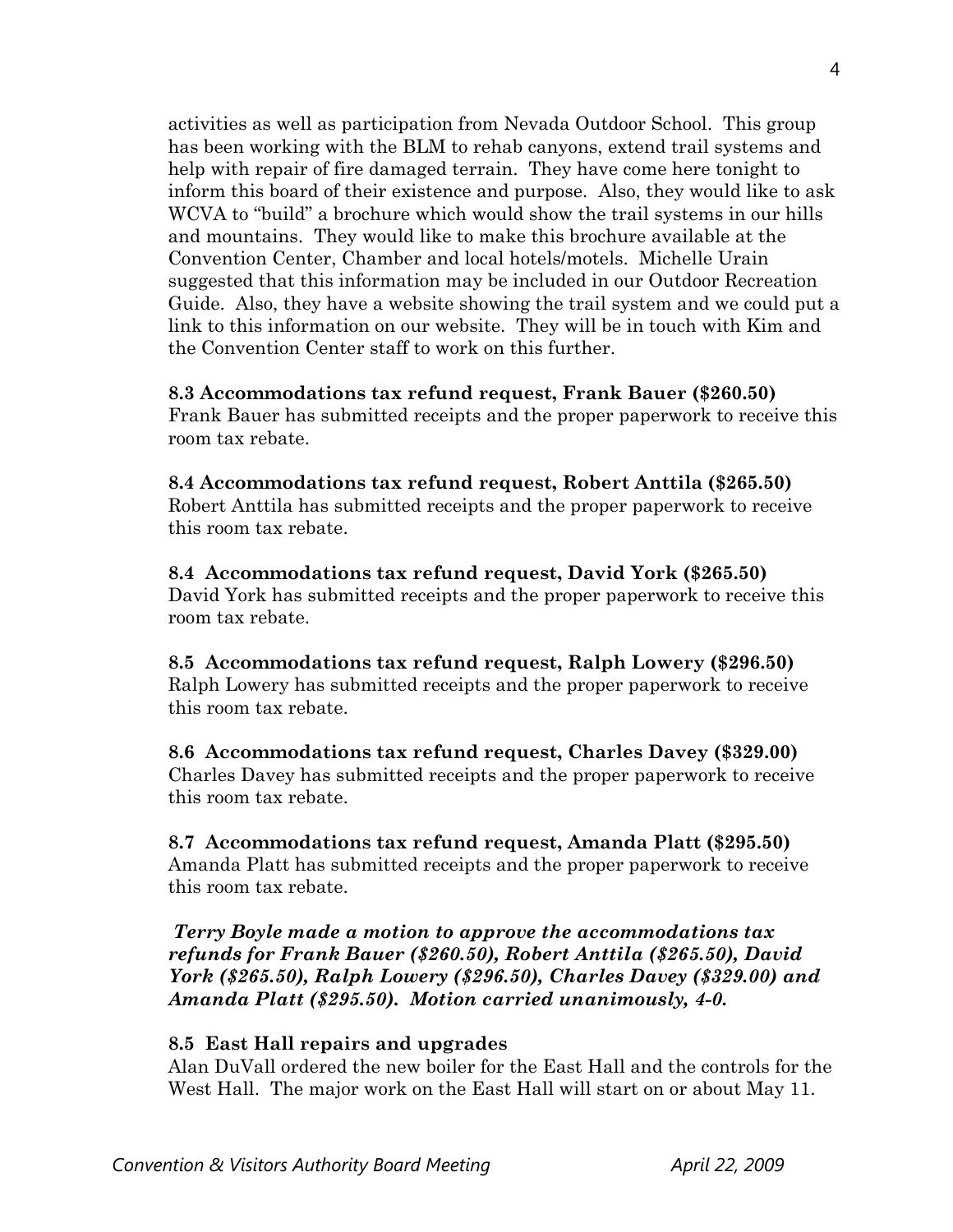At that time his crew will remove the old boiler and change out valves and actuators. He will also order a new chiller which should arrive in 8-10 weeks.

### **9. Director's Report.**

#### **9.1 Financial reports on WCVA events**

Financial reports from WCVA accounts were presented to board members this afternoon for review.

### **9.2 Shooting the West re-structure**

Kim was called out of town unexpectedly this week so this item will be postponed until next month.

# **10. Secretary & Counsel, Monthly Report.**

#### **10.1 Monthly report including compliances**

Bill presented reports from the Chamber of Commerce for the month of March.

# **10.2 Status of tax rate ordinances**

A meeting of the committee designated to work out a new room tax rate ordinance will be held tomorrow, April 23, 2009, 3 pm at City Hall. Tonight board members received a copy of the 2008 WCVA & Ag #3 Annual Report. There is a lot of information in it that may be helpful in tomorrow's discussions. Michelle will have copies available for that meeting. After much discussion on the direction they wished this meeting to take, most board members were in agreement that we must maintain the 10% rate to continue to fund existing and future projects that would promote our community.

#### **10.3 5-year capital improvement plan**

No report.

#### **10.4 Long term capital improvement plan** No report.

**10.5 Report on historic room tax fundings** 

See 2008 WCVA Annual Report.

**10.6 Economy Inn delinquencies – former management**  No report.

#### **10.7 Winnemucca Regional Raceway water truck title**

See Bill's Report. We expect to have this title soon with the assistance of Bill Avery.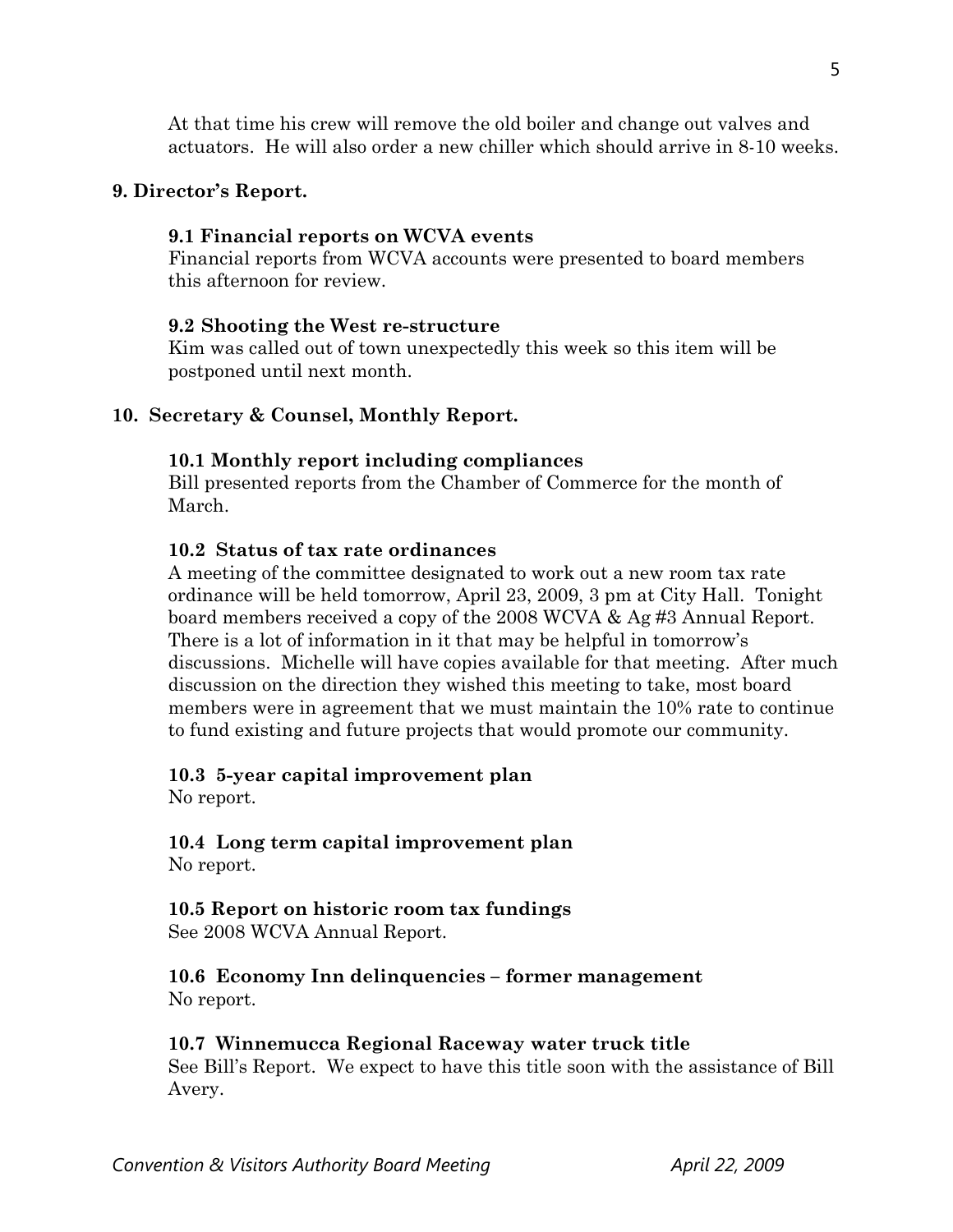#### **10.8 2009 Legislative Report**  No report.

### **11. Board Administrator.**

#### **11.1 March financial reports**

Room taxes holding fairly steady.

### **11.2 Room tax audits**

 Kendall is still trying to contact the owner of Val-U Motel for information on discrepancies he found during their audit. So far, he has been unsuccessful in contacting him or his bookkeeper. Kendall's recommendation is that we give them a final date for providing this documentation and if they fail to do so we get on the City's agenda and begin the process of revoking their business license. The Board agreed with this course of action. Kendall will work with Bill on this.

#### **12. Other reports.**

 **12.1** The new west end sign looks good. We are still trying to work out a few kinks with the programming, but that should be taken care of soon.

**12.2** Terry reported that Chad Peters was successful in his bid to host the state bowling tournament here next year. The dates are to be determined but will be after Ranch Hand Rodeo and before Run-A-Mucca. This board authorized a sponsorship of up to \$6,000 but he was able to secure it with a \$4,000 sponsorship from WCVA and \$4,000 from local casinos.

**12.3** By statute we must hold a public hearing on our proposed 2010 budget on the  $3<sup>rd</sup>$  Thursday in May. That would be May 21 so the next WCVA meeting will be held on that date instead of our regular meeting day of May 20.

# **13. Regular Business. Next Meeting. The Board confirmed the next regular meeting date of Thursday, May 21, 2009.**

**14. Adjourn.** The meeting was adjourned at 6:10 pm to the next regular meeting, or to the earlier call of the Chairman or to the call of any three (3) members of the Board on three (3) working days notice.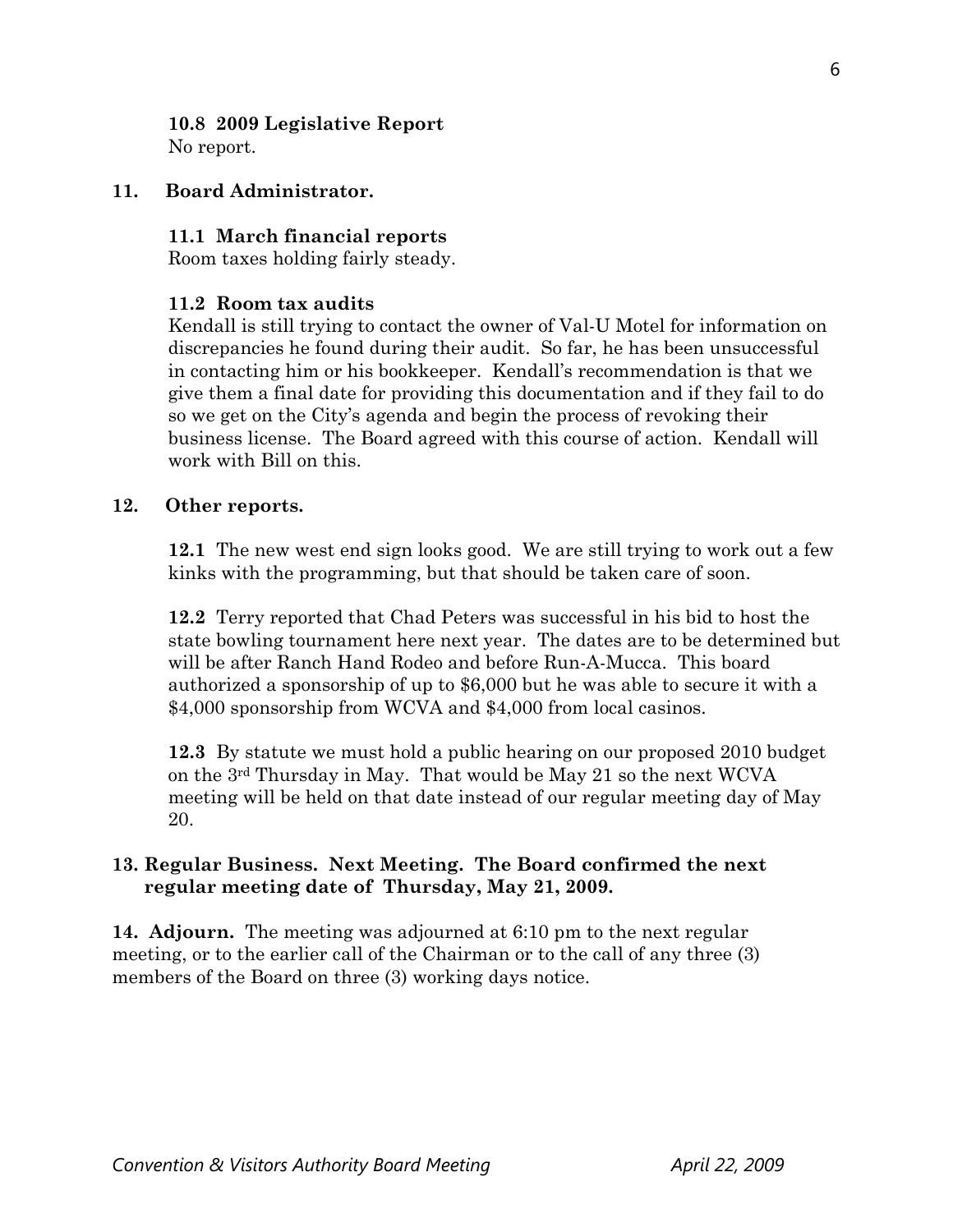Respectfully submitted,

Shelly Noble

APPROVED ON \_\_\_\_\_\_\_\_\_\_\_\_\_\_\_\_\_\_\_\_\_\_\_\_\_\_\_\_, 2009

As written\_\_\_\_\_\_\_\_\_\_\_\_\_\_\_

As corrected  $\_\_$ 

Winnemucca Convention & Visitors Authority Board

TERRY BOYLE PATTY HERZOG Hotel Representative

\_\_\_\_\_\_\_\_\_\_\_\_\_\_\_\_\_\_\_\_\_\_\_\_\_\_\_\_\_\_\_\_ \_\_\_\_\_\_\_\_\_\_\_\_\_\_\_\_\_\_\_\_\_\_\_\_\_\_\_\_\_ Chairman and Vice Chairman and City Representative

\_\_\_\_\_\_\_\_\_ \_ \_\_\_\_\_\_\_\_\_\_\_\_\_\_\_ \_\_\_\_\_\_ \_\_\_\_\_\_\_\_\_\_\_\_\_\_\_\_\_ DON STOKER RODD WILLIAM STOWELL Treasurer and Motel Representative Business Representative

ABSENT\_\_\_\_\_\_\_\_\_\_\_\_\_\_\_\_\_\_\_\_\_\_\_\_ DAN CASSINELLI County Representative 7